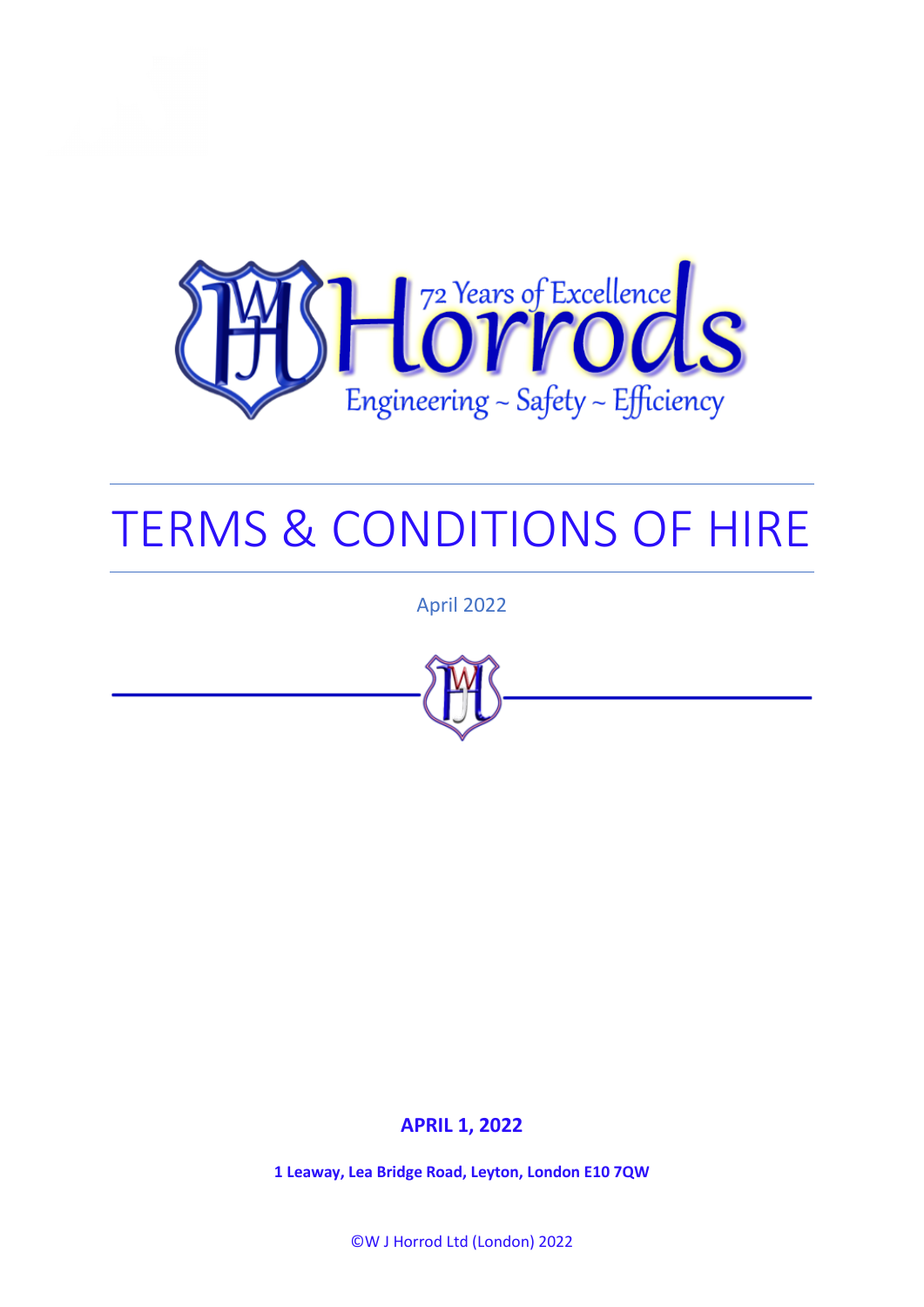#### 1. DEFINITIONS

- A) The "Owner" is the Company, firm or person letting the plant on hire and includes their successors, assigns or personal representatives.
- B) The "Hirer" is the Company, firm, person, Corporation or public authority taking the Owner's plant on hire and includes their successors and personal representatives.
- C) "Plant" covers all classes of plant, machinery, equipment and all accessories thereof, which the Owner agrees to hire to the Hirer.
- D) A "day" shall be 8 hours or if the day is Friday, it shall be 7 hours unless otherwise specified in the Contract.
- E) A "working week" covers the period from the starting time on the Monday to the finishing time on the Friday.
- F) The "hire period" shall commence from the time when the plant leaves the Owner's depot and shall continue until the plant is received back at the Owner's depot or other agreed location.
- G) The period of hire should not exceed 180 days.
	- 2. EXTENT OF CONTRACT

No conditions other than specifically set forth in the Offer and Acceptance and herein shall be deemed to be incorporated in or to form part of the Contract or shall otherwise govern the relationship between the Owner and the Hirer in relation to the hire of any particular plant pursuant to the Offer and Acceptance. The Contract does not create any right enforceable by or purport to confer any benefit on any person not a party to it except that a person who is successor to or an assignee of the rights of the Owner is deemed to become a party to the Contract after the date of succession or assignment (as the case may be).

3. ACCEPTANCE OF PLANT

Acceptance of the plant on site implies acceptance of all terms and conditions herein unless otherwise agreed in writing.

4. UNLOADING AND LOADING

The Hirer shall be responsible for the unobstructed access and, unless otherwise agreed in writing, for unloading and loading of the plant at the site, and any personnel shall for all purposes in connection with their employment in the loading and/or unloading shall be regarded as the servants or agents of the Hirer (but without prejudice to any of the provisions of Clause 13) who alone shall be responsible for all claims

1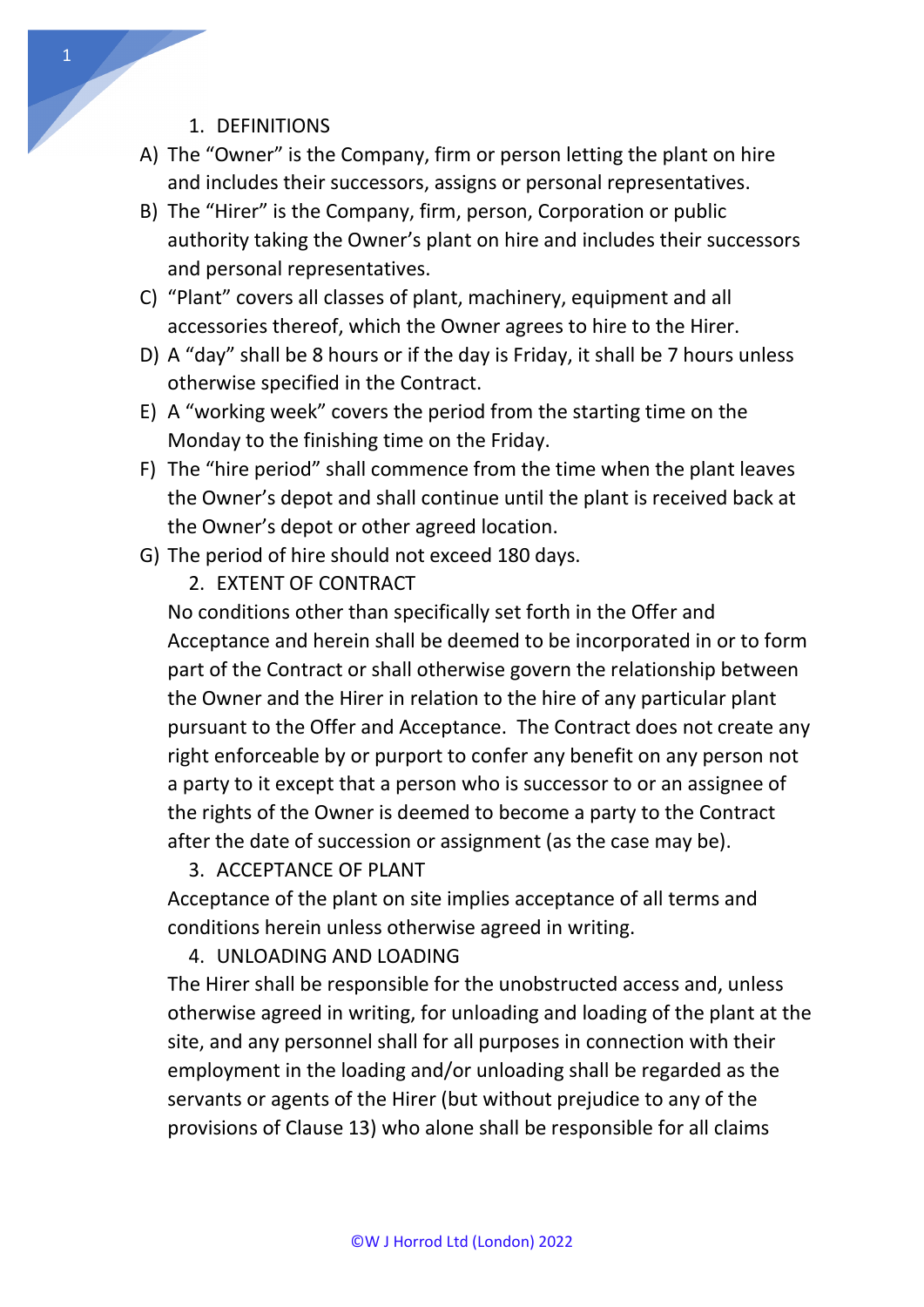arising in connection with unloading and or loading of the plant by, with the assistance of, such personnel.

5. DELIVERY IN GOOD ORDER AND MAINTENANCE: INSPECTION REPORTS

Plant is delivered in good working order along with Certificates of Conformity, inspection/repair reports. The Hirer shall when hiring plant take all reasonable steps to keep himself acquainted with the state and condition of the plant, if such plant be at work or use in an unsafe and unsatisfactory state or environment, the Hirer shall be solely responsible for any damage, loss or accident whether directly or indirectly arising there from. The Hirer shall be responsible for its safe keeping, use in a workmanlike manner with the Manufacturer's rated capacity and return on the completion of hire in good order, empty of all materials (material left in the equipment will be charged to empty and for disposal of the waste material will be added to this charge).

6. SERVICING AND INSPECTION

The Hirer shall at all reasonable times allow the Owner, his Agents and Insurers to have access to the plant to inspect, test, adjust, repair or replace the same. So far as is reasonably possible, such work will be carried out at times to suit the convenience of the Hirer.

7. The Hirer shall be responsible for all the expense involved arising from any breakdown and all loss or damage incurred by the Owner due to the Hirer's negligence, misdirection or misuse of the plant, whether by the Hirer or his servants, and for the payment of hire at the idle time rate as defined in Clause 25 during the period the plant is necessarily idle due to such breakdown, loss or damaged. The hirer is responsible for the cost of spares, to the plant involved in breakdown from all other causes.

8. OTHER STOPPAGES

No other claims will be admitted (other than those allowed for under "Breakdown" or for "idle time" as herein provided), for stoppages through causes outside the Owners control, including bad weather or ground conditions nor shall the Owner be responsible for the cost or expense of recovering any plant from soft ground.

9. LOSS OF OTHER PLANT DUE TO BREAKDOWN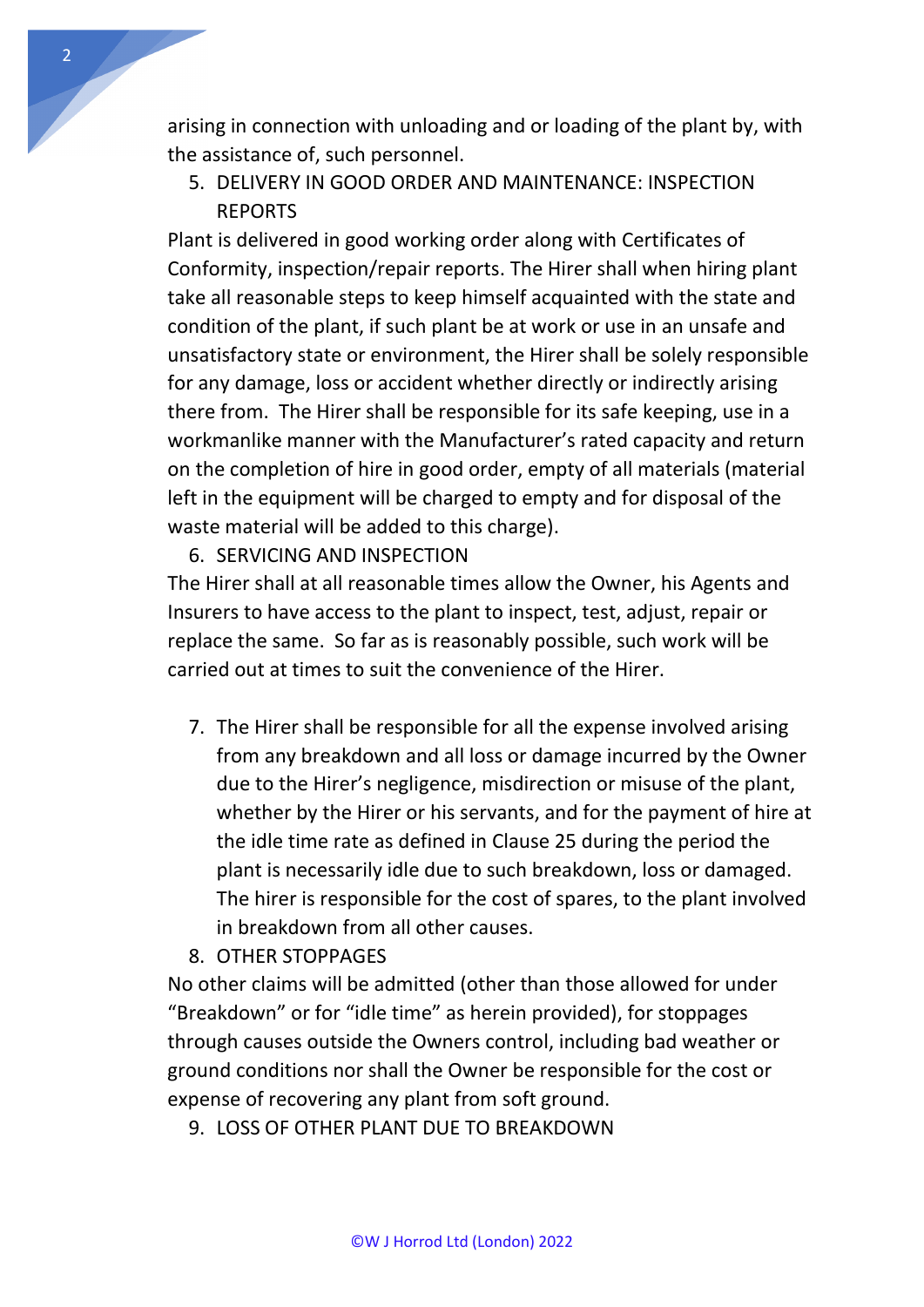Loss of other plant due to breakdown or stoppage through any cause whatsoever shall not entitle the Hirer to compensation or allowance for the loss of working time by any other unit or units of plant working in conjunction therewith.

#### 10.LIMITATION OF LIABILITY

Except for liability on the part of the Owner, which is expressly provided for in the Contract (including these Clauses):

- a) The Owner shall have no liability or responsibility for any loss or damage of whatever nature due to or arising through any cause beyond his reasonable control:
- b) The Owner shall have no liability or responsibility, whether by way of indemnity or by reason of any breach of the contract, breach of statutory duty or misrepresentation or by reason of the commission of any loss (including but not limited to negligence) in connection with the hire, for any of the Hirer's loss of profit, loss of use of the plant or any asset or facility, loss of production or productivity, loss of contracts with any third party, liabilities of whatever nature to any third party, and/or any other financial or economic loss or indirect or consequential loss or damage of whatever nature: and
- c) Whenever the Contract (including these Clauses) provides that any allowance is to be made against hire charges, such allowance shall be the Hirers sole and exclusive remedy in respect of circumstances giving rise to the allowance, and such remedy shall be limited to the amount of hire charges which would otherwise be or become due if the allowance in question has not been made.

11.HIRERS RESPONSIBILITY FOR LOSS AND DAMAGE

- a) For the avoidance of doubt, it is hereby declared and agreed that nothing in this Clause affects the operation of Clauses 4,5,8 and 9 of this Agreement.
- b) During the continuance of the hire period the Hirer shall subject to the provisions referred to in sub paragraph (a) make good to the Owner all loss of or damage to the plant from whatever cause the same may arise, fair wear and tear excepted, and except as provided in Clause 9 herein, and shall also fully and completely indemnify the Owner in respect of all claims by any person whatsoever for injury to person or property caused by or in connection with or arising out of the storage, transit, transport, unloading, loading or use of the plant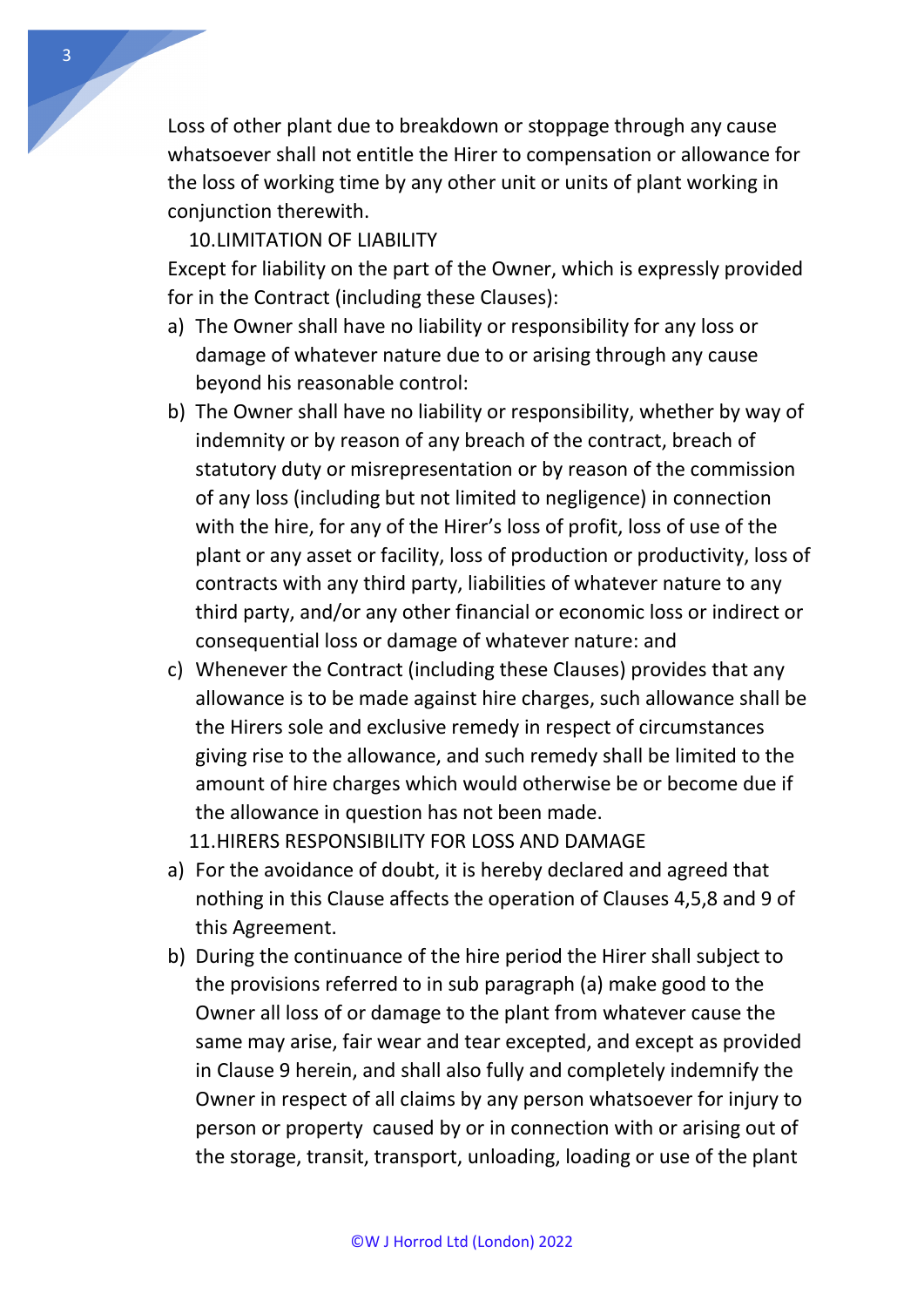during the continuance of the hire period, and in respect of all costs and charges in connection therewith whether arising under statute or common law. In the event of loss or damage to the plant, hire charges shall be continued at idle time rates as defined in Clause 25 until settlement has been effected.

- c) Notwithstanding the above the Hirer shall not be responsible for damage, loss or injury due to or arising:
- 1. Prior to delivery of any plant to site (or, where the site is not immediately adjacent to a highway maintainable at the public expense, prior to it leaving such highway) where the plant is in transit by transport of the Owner or as otherwise arranged by the Owner.
- 2. After the plant has been removed from site and is in transit on a highway maintainable at the public expense (or where the site is not immediately adjacent to a highway maintainable at the public expense after it has joined such highway) under its own power with a driver supplied by the owner.

## 12. NOTICE OF ACCIDENTS

4

If the plant is involved in any accident resulting in an injury to persons or damage to property, immediate notice must be given to the Owner by telephone and confirmed in writing to the Owner's office. In relation to a claim in respect of which the Hirer is not bound fully to indemnify the Owner, no admission, off, promise of payment or indemnity shall be made by the Hirer without the Owners consent in writing.

# 13. REHIRING ETC.

The plant shall not be moved from the site to which it was delivered or consigned without the written permission of the Owner.

## 14. CHANGE OF SITE

The plant shall not be moved from the site to which it was delivered or consigned without the written permission of the Owner.

# 15. RETURN OF PLANT FOR REPAIRS

If during the period the Owner decides that urgent repairs to the plant are necessary, he may arrange for such repairs to be carried out on site or at Owners workshop. In that event the Owner shall be obliged to replace the plant with similar plant if available, the Owner (but without prejudice to any of the provisions of the clauses and/or 13) paying all transport charges involved. In the event of the Owner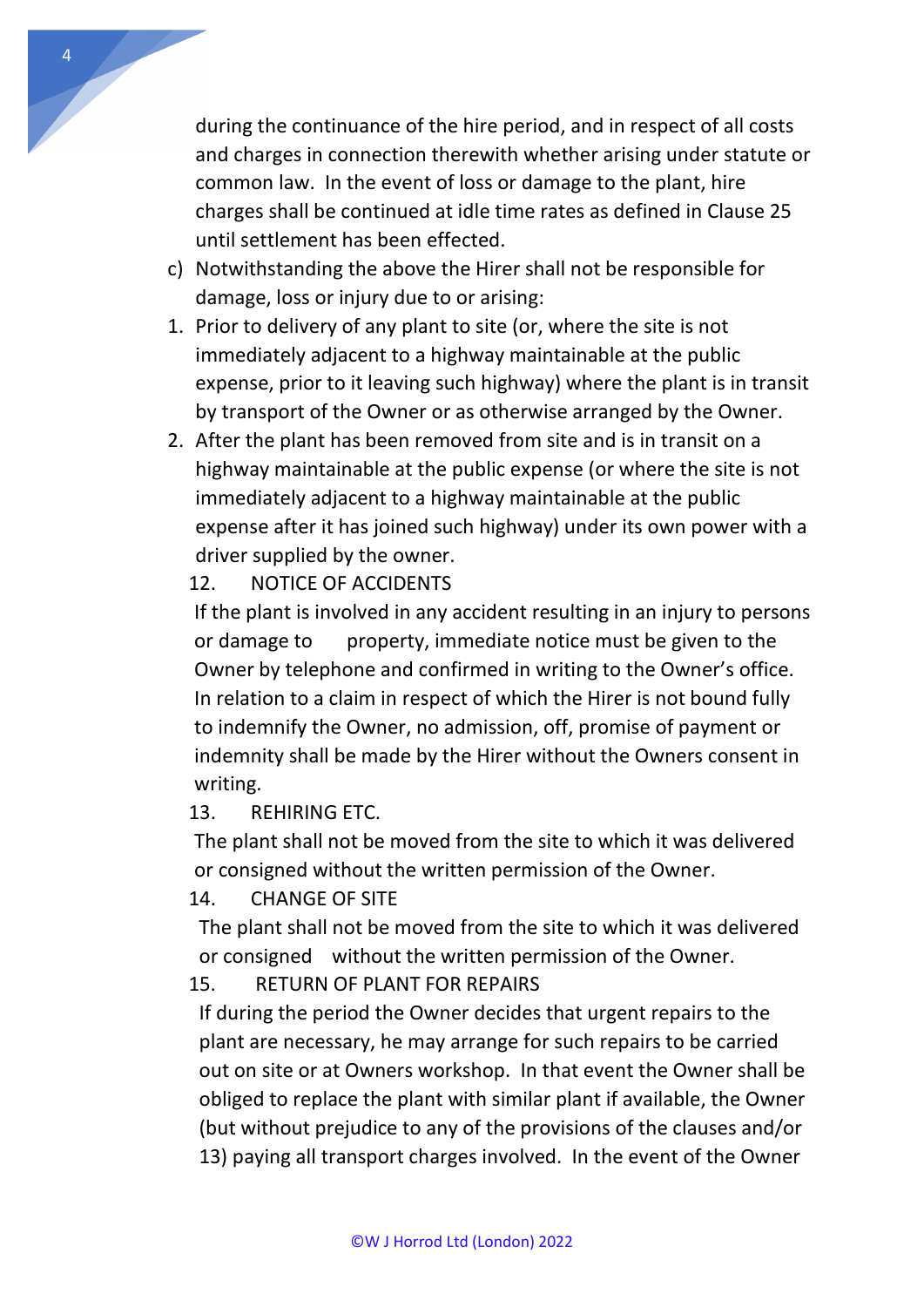being unable to replace the plant he shall be entitled to determine the Contract forthwith (but without prejudice to any of the provisions of Clauses 9 and/or 13) by giving written notice to the Hirer. If such determination occurs.

- A) Within three months from the commencement of hire, the Owner (but without prejudice to any of the provisions of Clauses 9 and/or 13) shall pay all transport charges involved, or,
- B) More than three months from the commencement of hire, the Owner (but without prejudice to any of the provisions of Clauses 9 and/or 13) shall be liable for the only the cost of reloading and transport and return transport.
- 16. BASIS OF CHARGING
- a) The hirer shall render to the Owner for each week an accurate statement of the number of hours the plant worked each day.
- b) Full allowance will be made for breakdown periods resulting from mechanical or electrical faults. Owner except where breakdown is due to acts of omissions of third parties and or the Hirers misuse, misdirection or negligence, subject however to the provisions of Clauses 8 of this Agreement.
- c) Breakdown time in respect of such periods shall be allowed for not more than 8 hours per day Monday to Thursday and not more than 7 hours on Friday less the actual hours worked.
- d) Plant shall be hired out either.
- 1) For a stated minimum number of hours per day or per week or
- 2) Without any qualifications as to minimum hours. Odd days at the beginning and at the end of the hire period shall be charged pro rata.
- 17.PLANT HIRE BY THE WEEK OR MONTH WITHOUT QUALIFICATION AS TO HOURS

The weekly or monthly rate shall be charged irrespective of the number of hours worked, except in the case of breakdown for which the Owner is responsible when an allowance pro rata of the agreed weekly rate or pro rata of the agreed monthly rate will be made for each full working day broken down calculated to the nearest half working day.

# 18.COMMENCEMENT AND TERMINATION OF HIRE (TRANSPORT OF PLANT)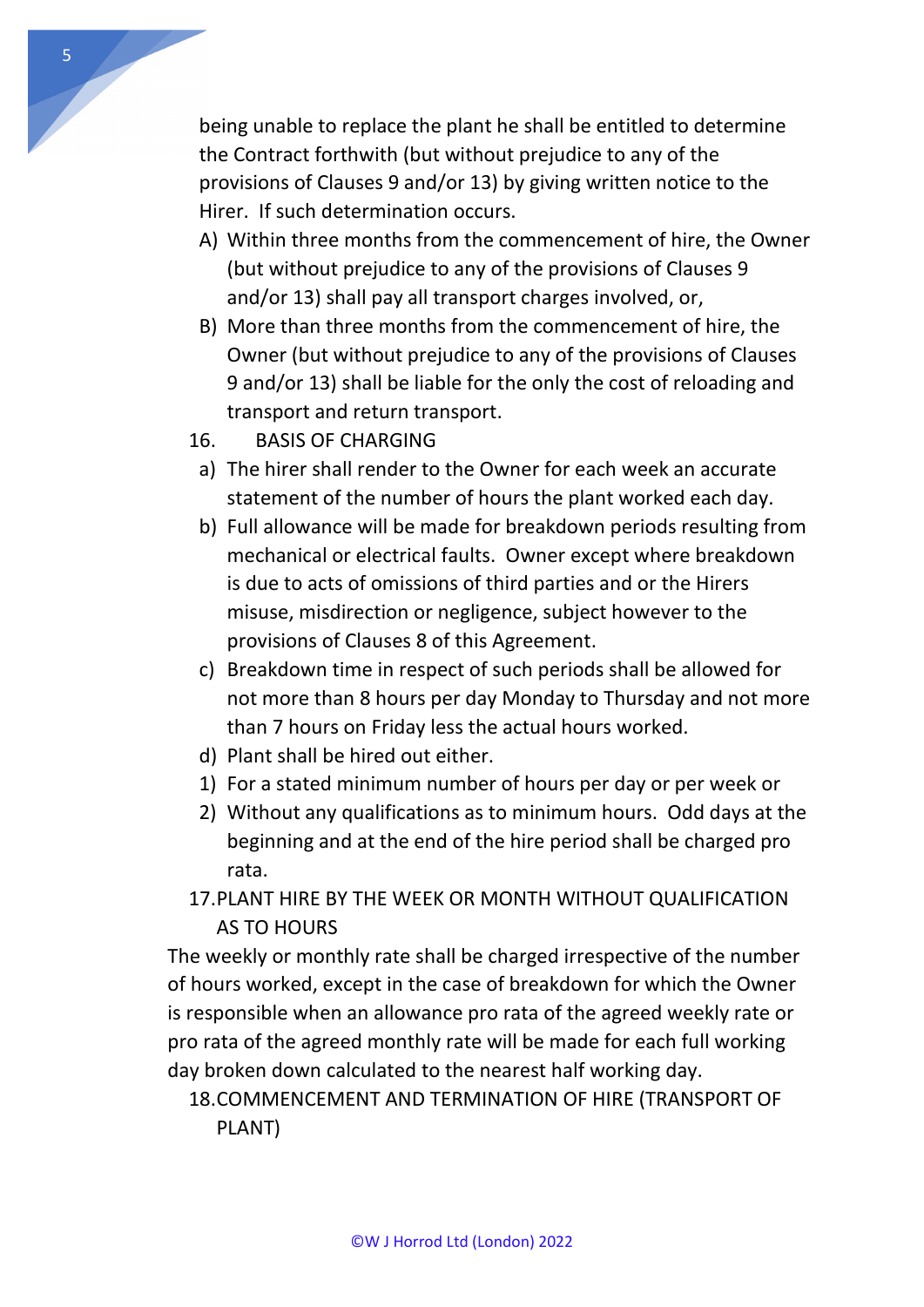a) The hire period shall commence from the time when the plant leaves the Owner's depot and shall continue until the plant is received back at the Owner's depot but an allowance shall be made of not more than one day's hire charges each way for travelling time. 19.NOTICE OF TERMINATION OF CONTRACT

Owner requires notice by email to confirm off hire of plant, plant must be empty and ready to be collected before Owner arranges transport, plant will remain on hire until such confirmation has been sent via email.

#### 20.TRANSPORT

The Hirer shall pay the cost of and if required by the Owner, arrange transport of, the plant from the Owner's depot or other agreed location to the site and return to named depot at completion of hire. The Owner will also charge for any waiting time occurred whilst delivering plant.

#### 21.GOVERNMENT REGULATIONS

The Hirer will be responsible for the compliance with relevant regulations issued by the Government or Local Authorities, including Regulations under the Factories Acts, Health and Safety at Work Act etc.

22.PROTECTION OR OWNER'S RIGHTS

- a) The Hirer shall not re-hire, sell, mortgage, charge, pledge, part with possessions of, or otherwise deal with the plant except as provided under Clause 13 and shall protect the same against distress, execution of seizure and shall indemnify the Owner against all losses, damage, costs, charges and expenses arising as a direct result of any failure to observe and perform this condition except in the event of Government requisition.
- b) If the Hirer makes default in punctual payment of any sum due to the Owner for hire of plant or other charges, or shall fail to observe and perform the terms and conditions of this Contract, or if the Hirer shall suffer any distress of execution to be levied against him or make or propose to make any arrangement with creditors or become insolvent within the meaning of Section 113 of the Housing Grants, Construction and Regeneration Act 1966 or any amendment or reenactment thereof for the time being in force; or shall cause to be done, or permit, or suffer any act, or thing whereby the Owner's rights in the plant may be prejudiced or put into jeopardy, this Contract may forthwith be determined by notice form the Owner to the Hirer (notwithstanding that the Owner may have waived some

6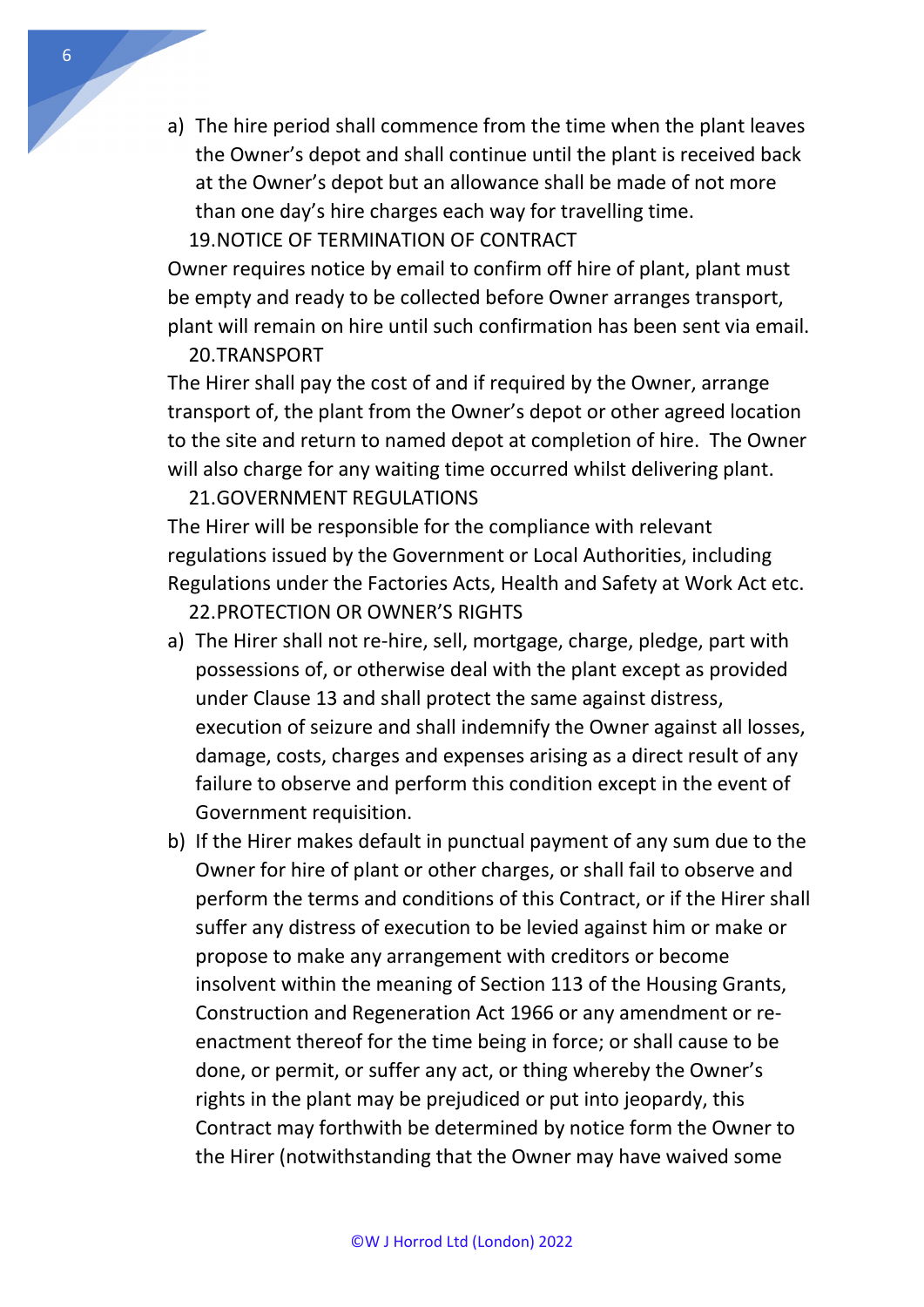previous default or matter of the same or like nature). The Contract shall thereupon be deemed determined by reason of the Hirer's breach and it shall thereupon be lawful for the Owner to retake possession of the said plant and for that purpose enter into or upon any premises where the same may be and the determination of the hiring under this Condition shall not affect the right of the Owner to recover from the Hirer any monies due to the Owner under the Contract of any of the Owner's rights and remedies. In particular, without limitation, the Owner shall be entitled to claim the hire charges outstanding as the date of determination of the hire under this clause, return transport charges under clause 20, and damages for the Hirer's actual or deemed breach of the Contract under this Clause.

#### 23.DISPUTE RESOLUTION

- a) If the original site is in England or Wales, the proper law of the Contract shall be English law. If the original site is in Scotland, the Contract shall in all respects be construed and operated as a Scottish contract and shall be interpreted in accordance with Scots law. If the original site is in Northern Ireland, the proper law of the Contract shall be Northern Ireland law.
- b) The Scheme for the Construction Contracts contained in the Scheme for the Construction Contracts (England and Wales) Regulations 1998, or any amendment or re-enactment thereof for the time being in force, shall apply to the Contracts. The person (if any) specified in the Contracts to act as adjudicator may be named in the Offer. The specified nominating body to select adjudicators shall be the Construction Plant Hire Association acting by its President or Chief Executive for the time being. In paragraph 21 of the Scheme "this paragraph" shall be deleted and "paragraph 20" substituted.
- c) The Owner and the Hirer shall comply forthwith with any decision of the adjudicator; and shall submit to the summary judgment and enforcement (and/or, under Scots Law, shall consent to a motion for summary decree and submit to enforcement) in respect of all such decisions in each case, without any defense set-off, counterclaim, abatement or deduction. Where, under Scots Law, the Owner, the Hirer, or